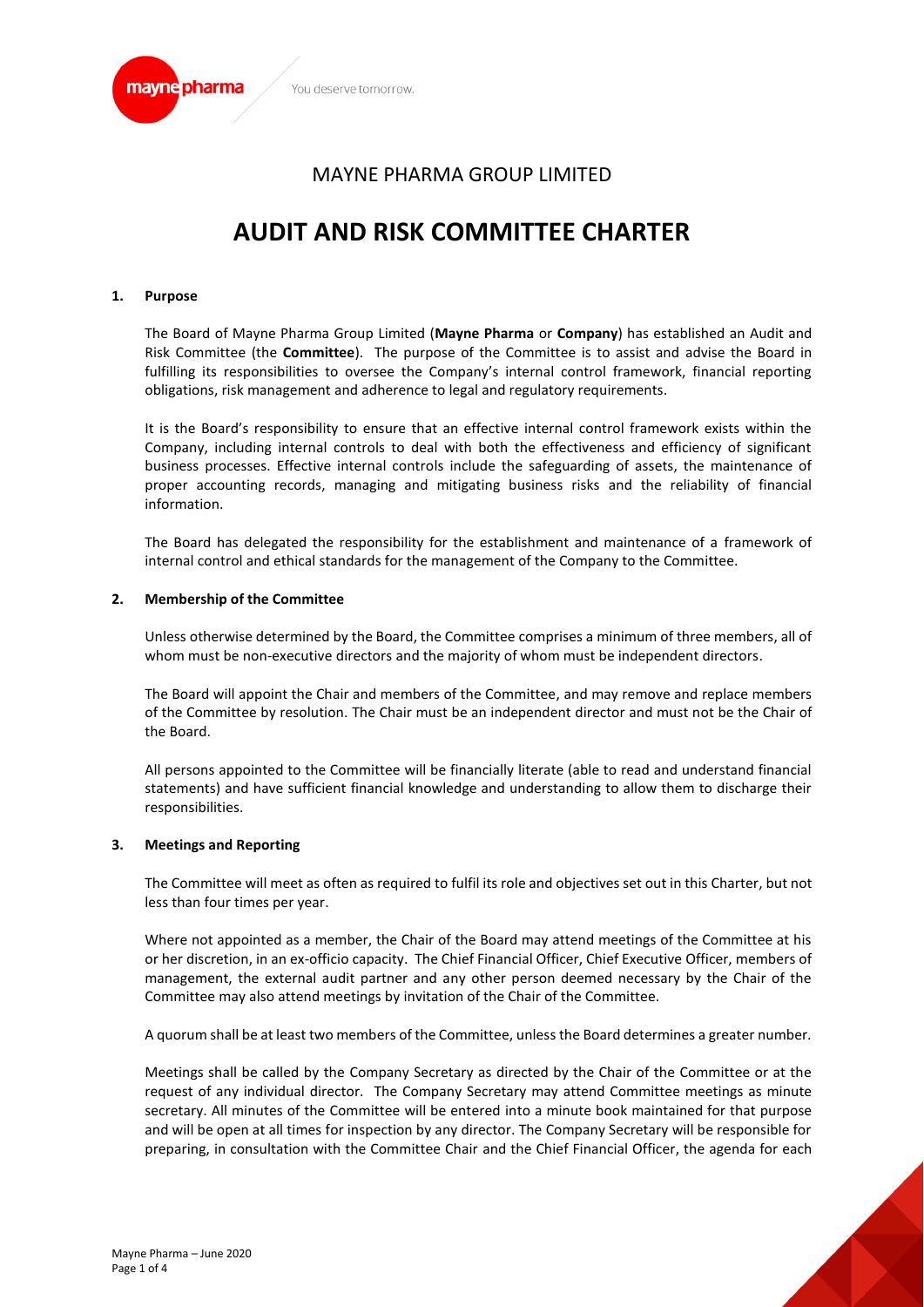mayne pharma You deserve tomorrow

> meeting of the Committee and in consultation with the Chief Financial Officer, for compiling papers for the Committee to consider.

> The Committee may meet with the external auditors in the absence of management whenever it is deemed appropriate.

> Any directors of the Board who are not Committee members may attend meetings of the Committee and are entitled to receive copies of the Committee papers.

> The Chair of the Committee will report to the Board following each Committee meeting. The Committee will consider if any matters arising from a Committee meeting should be advised or referred to any other Board Committee and, if so, ensure that this referral occurs.

# **4. Responsibilities**

The duties and responsibilities of the Committee are as follows:

# **4.1. Financial Reporting and Audit**

- ensuring appropriate accounting policies and procedures are defined, adopted and maintained;
- ensuring that the operating and management reporting procedures, and the system of internal control, are of a sufficiently high standard to provide timely, accurate and relevant information as a sound basis for management of the Company's business;
- reviewing the Financial Statements including ASX reports and the Company's Annual Report for accuracy and to ensure they reflect a true and fair view, prior to their presentation to the Board;
- reviewing the scope of work including approval of annual audit plans and effectiveness of the external and internal audit (if any) functions within the Company;
- where an Internal Audit function exists, appointing, on recommendation by the Chief Executive Officer or Group CFO, a person(s) responsible for Internal Audit functions as specified from time to time and, where an Internal Audit function exists, reviewing the scope and adequacy of the internal audit work plan and the independence, objectivity and performance of the Internal Audit function;
- making recommendations to the Board of Directors on the appointment, reappointment or replacement of the external auditors (subject, if applicable, to shareholder ratification), and monitoring the effectiveness and independence of the external auditors;
- reviewing and approving the terms of engagement and fees of external auditors;
- reviewing and making recommendations to the Board of Directors on the rotation of the audit engagement partner and the scope and the adequacy of the external audit;
- reviewing and assessing non-audit and assurance-related services to be provided by external auditors, and considering the potential for those services to compromise external auditors' judgement or the auditor independence requirements under the Corporations Act; and
- obtaining an independence declaration from each external auditor, as required.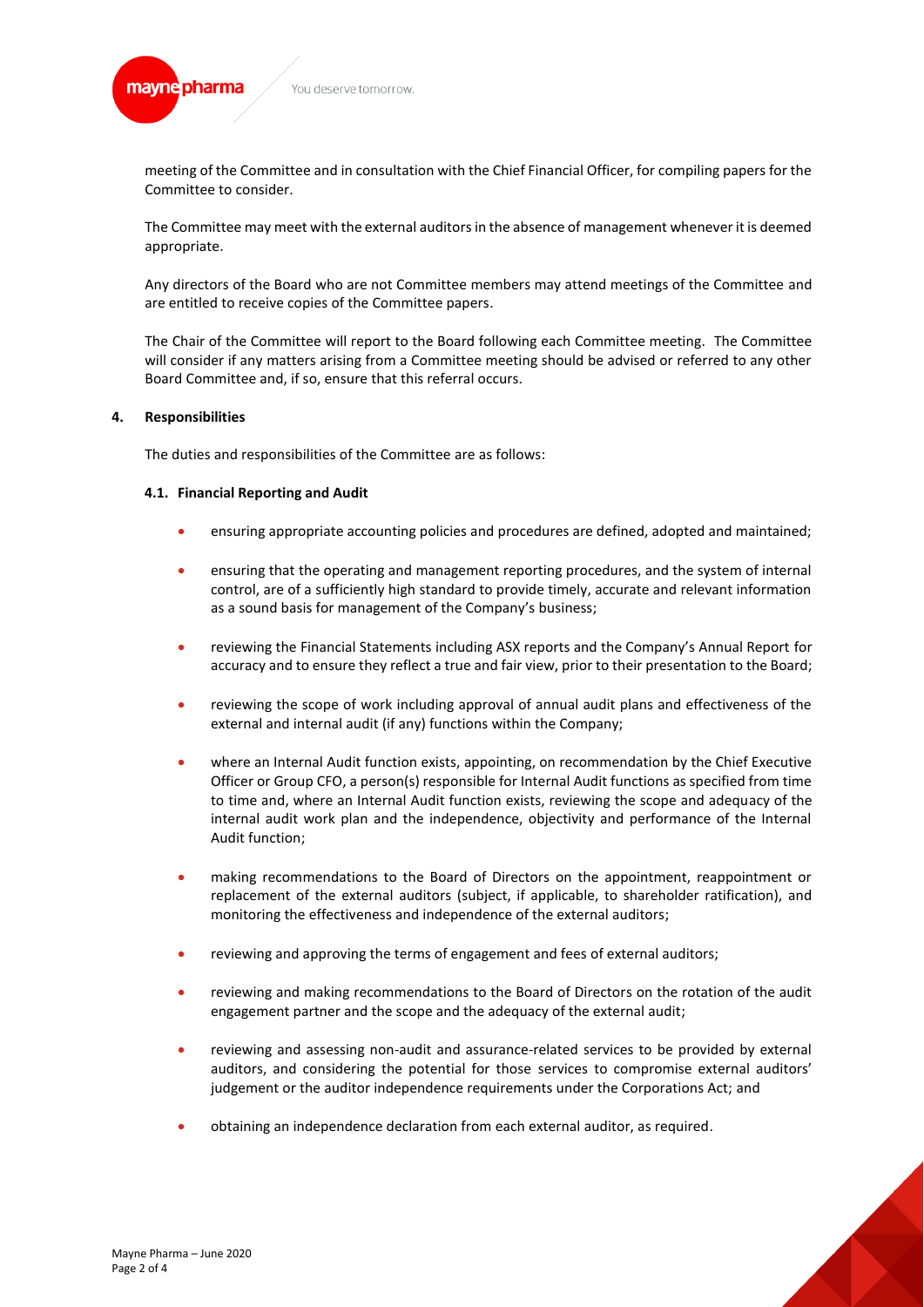

### **4.2. Risk Management and Compliance**

- approving and monitoring the Company's risk management strategy as set out in the Company's Risk Management Framework;
- review, recommend and approve policies and procedures for managing and mitigating risks across the Company;
- regular review of the Company's Risk Management Framework and key risks and make recommendations to the Board in relation to any changes to the Risk Management Framework;
- monitoring management's performance against the Company's Risk Management Framework;
- reviewing any material incident involving fraud, or related to a breakdown of the Company's risk controls; and
- receiving reports from management on new and emerging sources of risk that may affect the Company, as well as information on the risk controls and mitigation measures that management has put in place to manage those risks.

#### **4.3. Governance and compliance**

- ensuring that appropriate processes are in place to ensure compliance with legal and regulatory requirements affecting the Company;
- ensuring that internal and industry codes of conduct and standards of corporate behaviour are being complied with;
- obtaining regular updates from the General Counsel and other management (as appropriate) regarding material litigation, regulatory investigations or other material risks related to the Company's compliance with statutory requirements; and
- overseeing the process for receipt and treatment of information received under the Company's Misconduct and Whistleblowing Policy and procedures for breaches of this policy and the Company's Business Code of Conduct.

# **4.4. Other matters**

- oversee the Company's insurance program, having regard to insurable risks associated with the Company's business; and
- actioning any other business processes or functions which may be referred to it by the Board of Directors.

# **5. Appointment of external auditors**

The Audit Committee is responsible for making recommendations to the Board of Directors on the appointment, reappointment or replacement (subject, if applicable, to shareholder ratification) and the remuneration of the external auditors, and is responsible for monitoring of effectiveness and independence of the external auditors, including resolution of disagreements between management and the auditor regarding financial reporting.

The Committee must approve all audit and non-audit services provided by the external auditors and must not engage the external auditors to perform any non-audit/ assurance services that may impair or appear